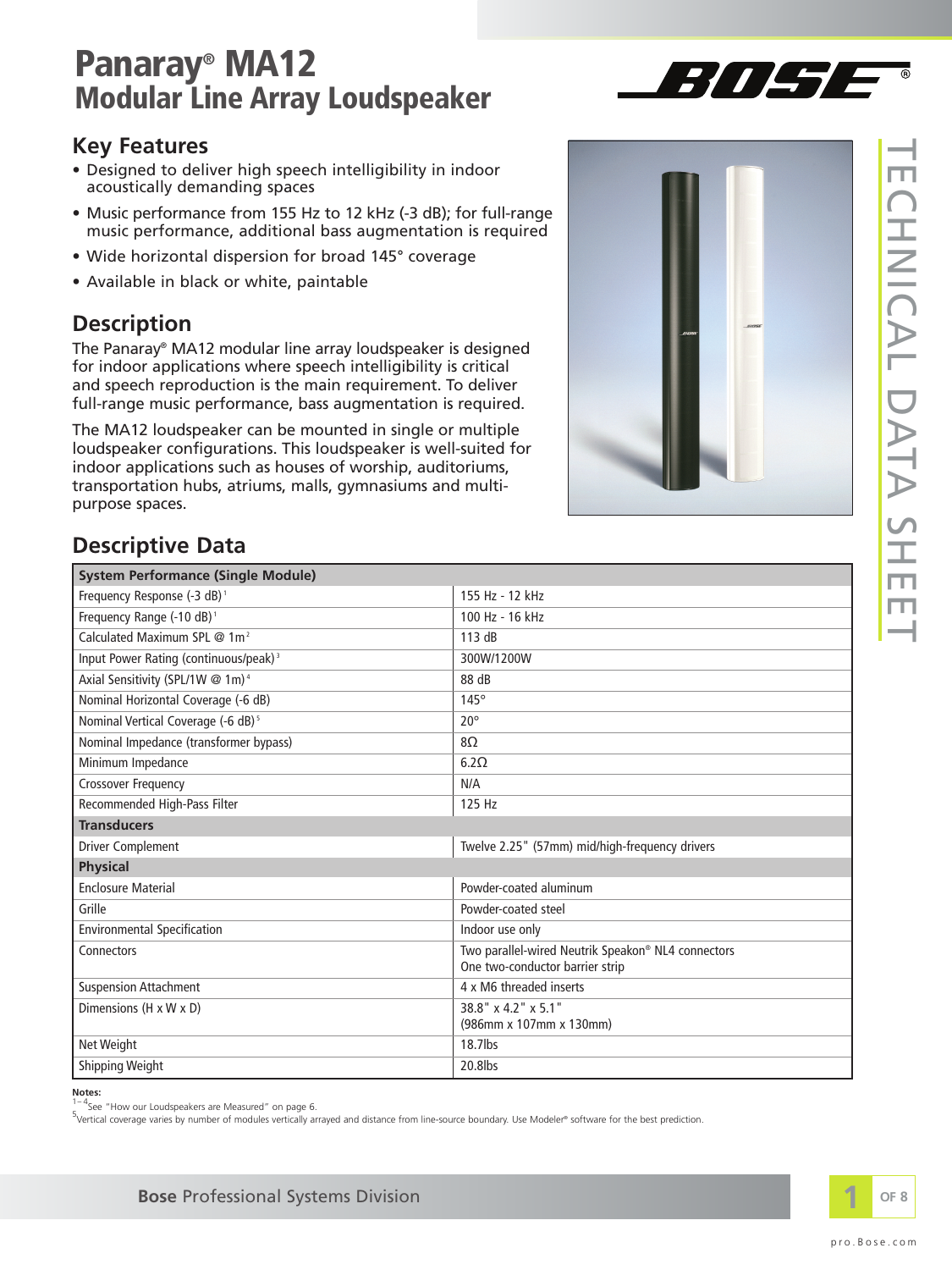

## **Recommended Equalization**

|                  | <b>Recommended Equalization</b> |                                |                  |              |                   |
|------------------|---------------------------------|--------------------------------|------------------|--------------|-------------------|
|                  |                                 | <b>MA12 Processor Settings</b> |                  |              |                   |
|                  | Application                     | MA12 Single                    | MA12 Single Wall | MA12 Stacked | MA12 Stacked Wall |
| <b>HPF</b>       | Freq. (Hz)                      | 141                            | 141              | 141          | 141               |
|                  | Slope (dB/octave)               | 24                             | 24               | 24           | 24                |
|                  | <b>Type</b>                     | Butterworth                    | Butterworth      | Butterworth  | Butterworth       |
| PEQ1             | <b>Type</b>                     | PEQ                            | <b>PEQ</b>       | <b>PEQ</b>   | PEQ               |
|                  | Freq. (Hz)<br><b>Bandwidth</b>  | 141<br>1                       | 141<br>1         | 141<br>0.63  | 141<br>0.32       |
|                  | Level (dB)                      | 10.7                           | 7.2              | 6            | 1                 |
| PEQ <sub>2</sub> | <b>Type</b>                     | PEQ                            | PEQ              | PEQ          | PEQ               |
|                  | Freq. (Hz)                      | 501                            | 501              | 398          | 398               |
|                  | <b>Bandwidth</b>                | 1                              | 1                | $\mathbf{1}$ | $\mathbf{1}$      |
|                  | Level (dB)                      | $-2.5$                         | $-2.5$           | $-5.5$       | $-5.5$            |
| PEQ3             | Type                            | PEQ                            | PEQ              | PEQ          | PEQ               |
|                  | Freq. (Hz)                      | 1.26k                          | 1.26k            | 1.4k         | 1.4k              |
|                  | <b>Bandwidth</b>                | 1.25                           | 1.25             | 2.5          | 2.5               |
| PEQ4             | Level (dB)                      | $-1$<br>PEO                    | $-1$<br>PEQ      | $-3$<br>PEQ  | -3<br>PEQ         |
|                  | <b>Type</b><br>Freq. (Hz)       | 7.08k                          | 7.08k            | 1.58k        | 1.58k             |
|                  | <b>Bandwidth</b>                | 0.8                            | 0.8              | 2            | 2                 |
|                  | Level (dB)                      | 3.7                            | 3.7              | $-2.7$       | $-2.7$            |
| PEQ <sub>5</sub> | <b>Type</b>                     | PEQ                            | PEQ              | PEQ          | PEQ               |
|                  | Freq. (Hz)                      | 10k                            | 10k              | 6.3k         | 6.3k              |
|                  | <b>Bandwidth</b>                | 0.8                            | 0.8              | 1.25         | 1.25              |
| PEQ6             | Level (dB)                      | $-5.5$<br>PEQ                  | -5.5<br>PEQ      | 2.3<br>PEQ   | 2.3<br>PEQ        |
|                  | Type<br>Freq. (Hz)              | 14k                            | 14k              | 14.1k        | 14.1k             |
|                  |                                 |                                | 1                | 0.8          | 0.8               |
|                  | <b>Bandwidth</b>                | 1                              |                  |              |                   |

### $\overline{\phantom{0}}$ E  $\bigcap$  $\top$  $\frac{2}{\cap}$  $\blacktriangleright$  $\overline{\phantom{0}}$ D  $\blacktriangleright$  $\overline{\phantom{0}}$  $\blacktriangleright$  $\mathsf{S}$  $\top$ E E  $\overline{\phantom{0}}$

### **Mechanical Diagrams Wiring Diagram**





pro.Bose.com

**2**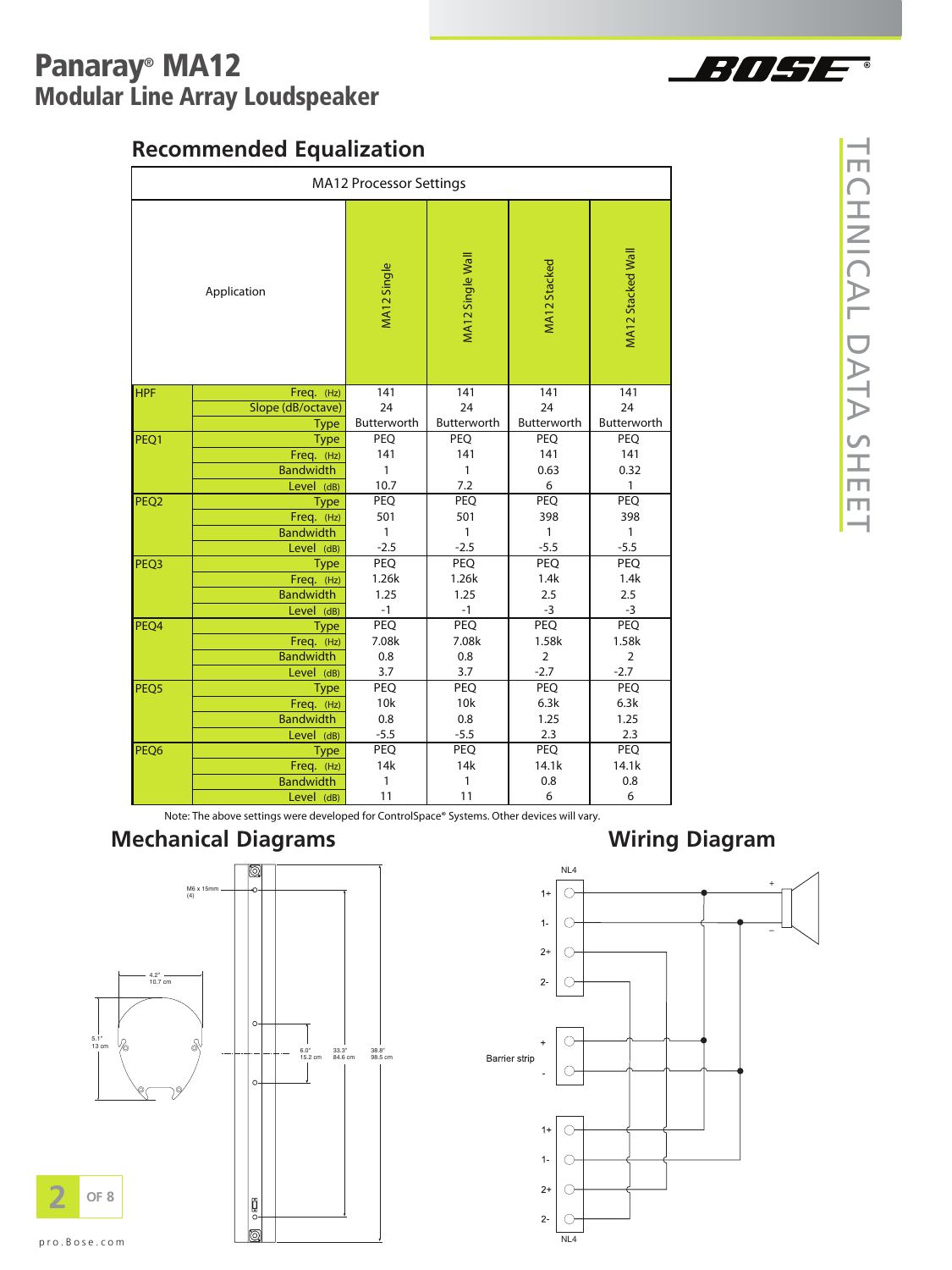

## **Polar Plots 1 ⁄3 Octave Horizontal**









 $-1250$  Hz





8000 Hz Octave Band<br>
16000 Hz Octave Band





 $-5000$  Hz



 $\overline{\phantom{0}}$  $\Box$  $\bigcap$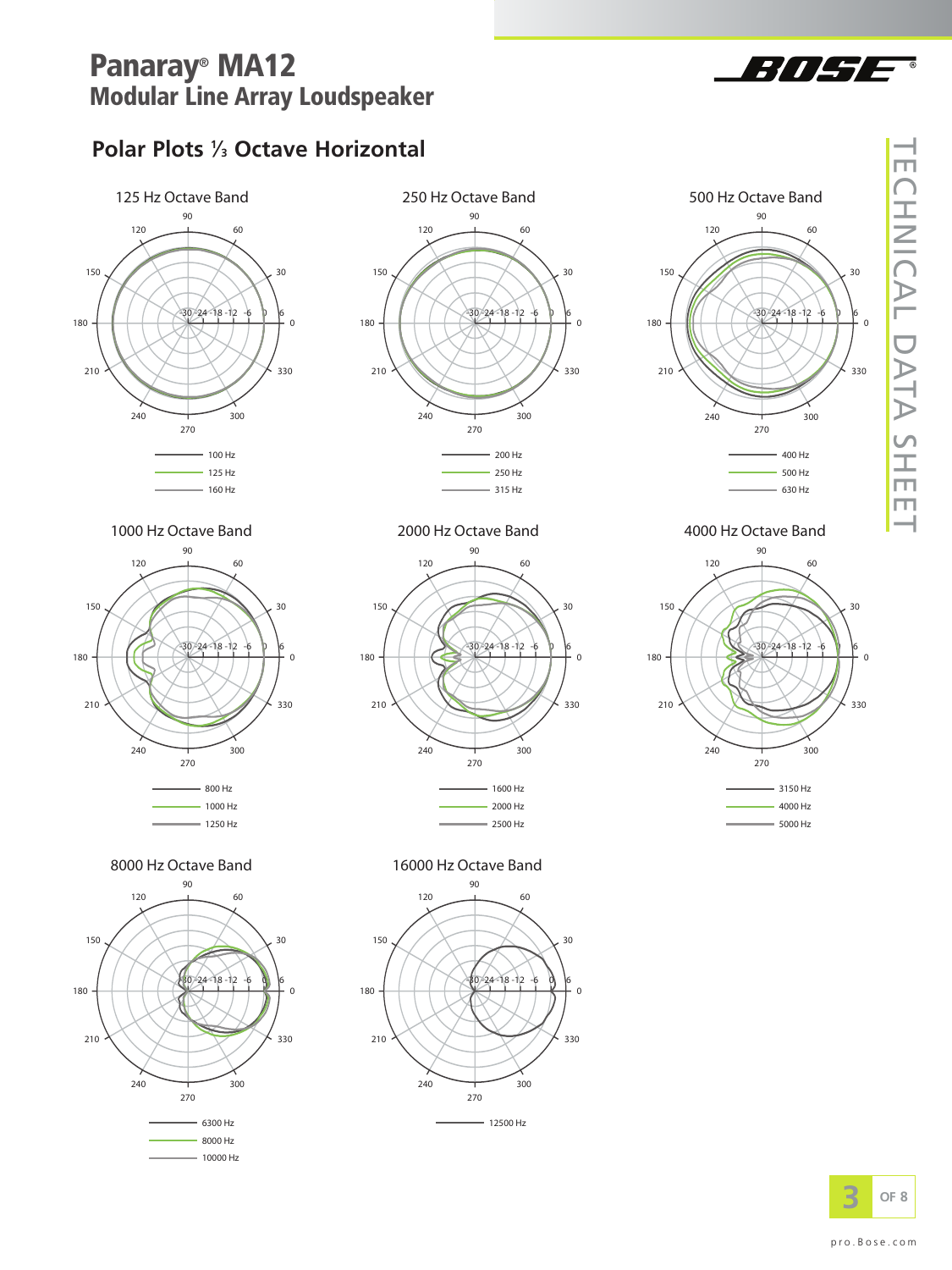

## **Polar Plots 1 ⁄3 Octave Vertical**





90

 $120$ 

240

150

180

210

60

300

 $30$ 

 $\Omega$ 

330





1000 Hz Octave Band **CONFEDGE 1000 Hz Octave Band CONFEDGE 1000 A** Octave Band







8000 Hz Octave Band<br>
16000 Hz Octave Band

270



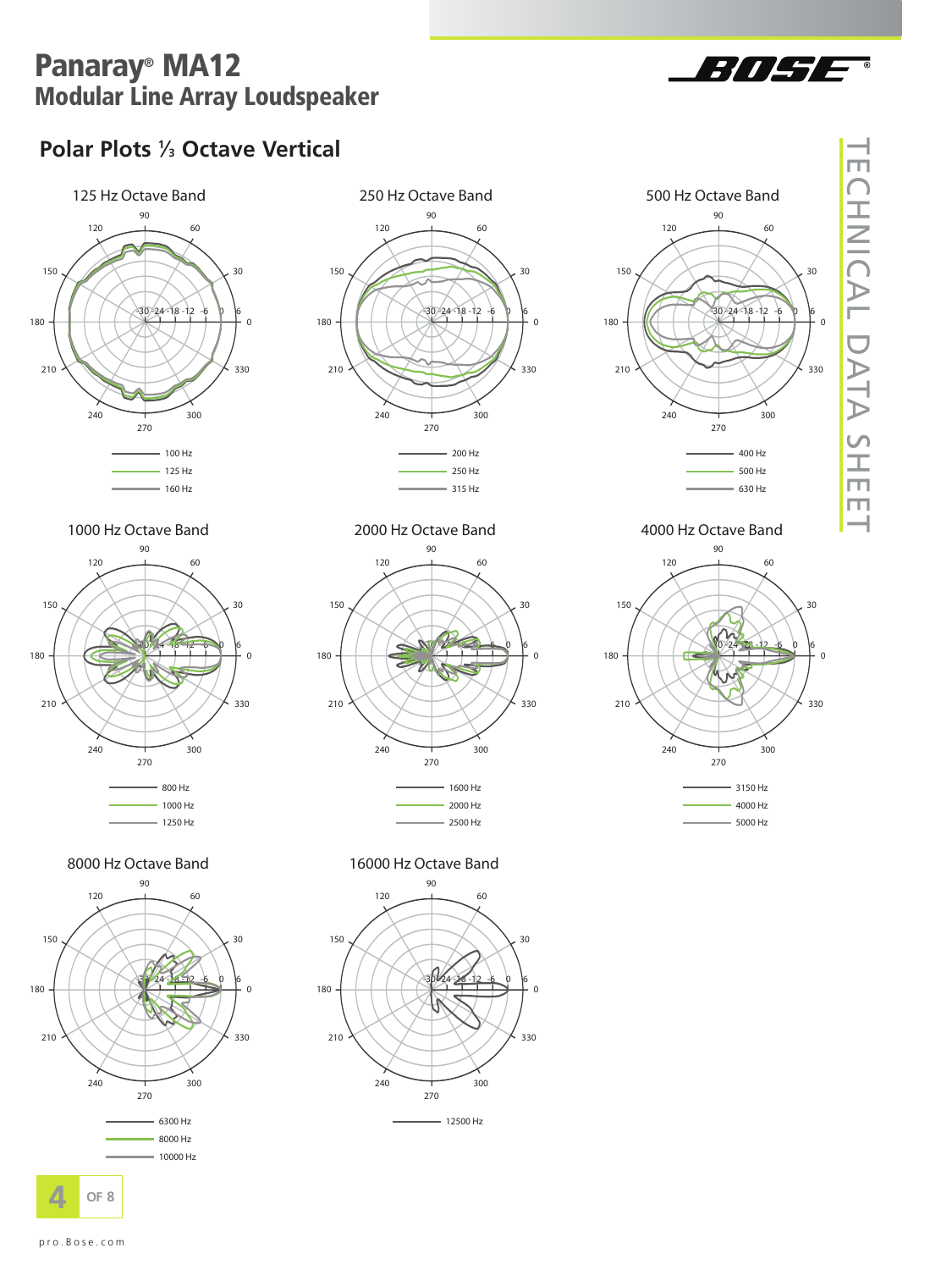### <sup>1</sup> See "How our Loudspeakers are Measured" on page 6.



10000

20000

# **Beamwidth**

360

 $\mathsf{O}\xspace$  $20$ 



1000

# Average Frequency Response and Impedance<sup>1</sup>

100



Frequency (Hz)



 $\overline{\phantom{0}}$ E

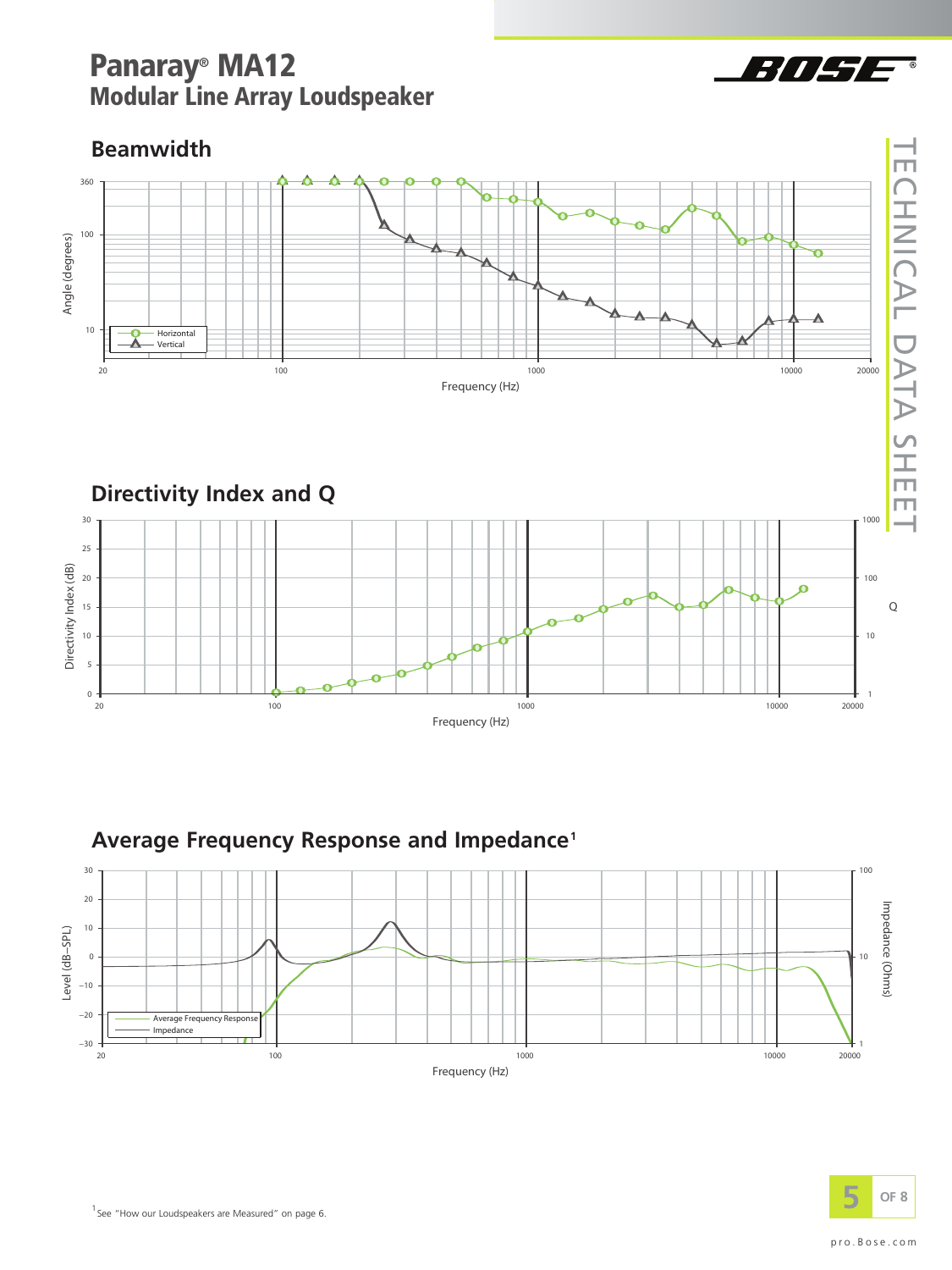

### **Engineers' and Architects' Specifications**

The loudspeaker shall be a multiple driver system with matched active equalization as follows:

The transducer complement shall consist of twelve 2.25" (57mm) mid/high-frequency drivers mounted in vertical line array. Each driver shall have a rated impedance of 6.2 $\Omega$  and wired in series/parallel, resulting in a composite nominal impedance of  $8\Omega$ .

The nominal horizontal beamwidth of the loudspeaker shall be 145°, and the vertical coverage is a band of constant height. The power handling capacity of the loudspeaker shall be 300W continuous pink noise, band – limited from 155 Hz to 12 kHz (-3 dB).

The loudspeaker shall be provided with a ducted vent system, tuned at 150 Hz. The input connector of the loudspeaker module shall consist of two parallel-wired Speakon® NL4 receptacles and one two-conductor barrier strip.

The enclosure of the MA12 loudspeaker module shall be aluminum. Its outer dimensions shall be 38.8" H x 4.2" W x 5.1"D (986mm x 107mm x 130mm). Its weight shall be 18.7lbs.

The loudspeaker shall be the Bose® Panaray® MA12 modular line array loudspeaker.

### **Safety and Regulatory Compliance**

The MA12 loudspeaker complies with ANSI/EIA-636 *Recommended Loudspeaker Safety Practices*.

### **Rigging**

MA12 loudspeakers can be mounted as a single element or stacked in multiples to achieve line array performance. Bose MA12 loudspeaker mounting brackets are available and tested for use with single-, double- and triple-stack MA12 loudspeaker installations. For installations of four or more MA12 loudspeakers, obtain your mounting system from a reputable manufacturer. Select a system design that works for your loudspeaker of choice and its intended use. Always have a licensed professional engineer review the design and fabrication for structural integrity and safety in the intended application.



### **1. Frequency Response and Range**

Data is the average response in the typical coverage area with the recommended equalization applied.

### **2. Calculated Max SPL**

Calculated based on input sensitivity with recommended equalization applied and maximum input power rating exclusive of power compression.

### **3. Input Power Rating**

Pink noise with a 6 dB crest factor is bandpass limited to the operating range of the loudspeaker and applied for 100 hours.

### **4. Axial Sensitivity**

Full-bandwidth pink noise with recommended equalization amplified to a level of 1 watt and applied to the loudspeaker in an anechoic environment.

### **More Information**

Technical literature and other materials are available at pro.Bose.com.

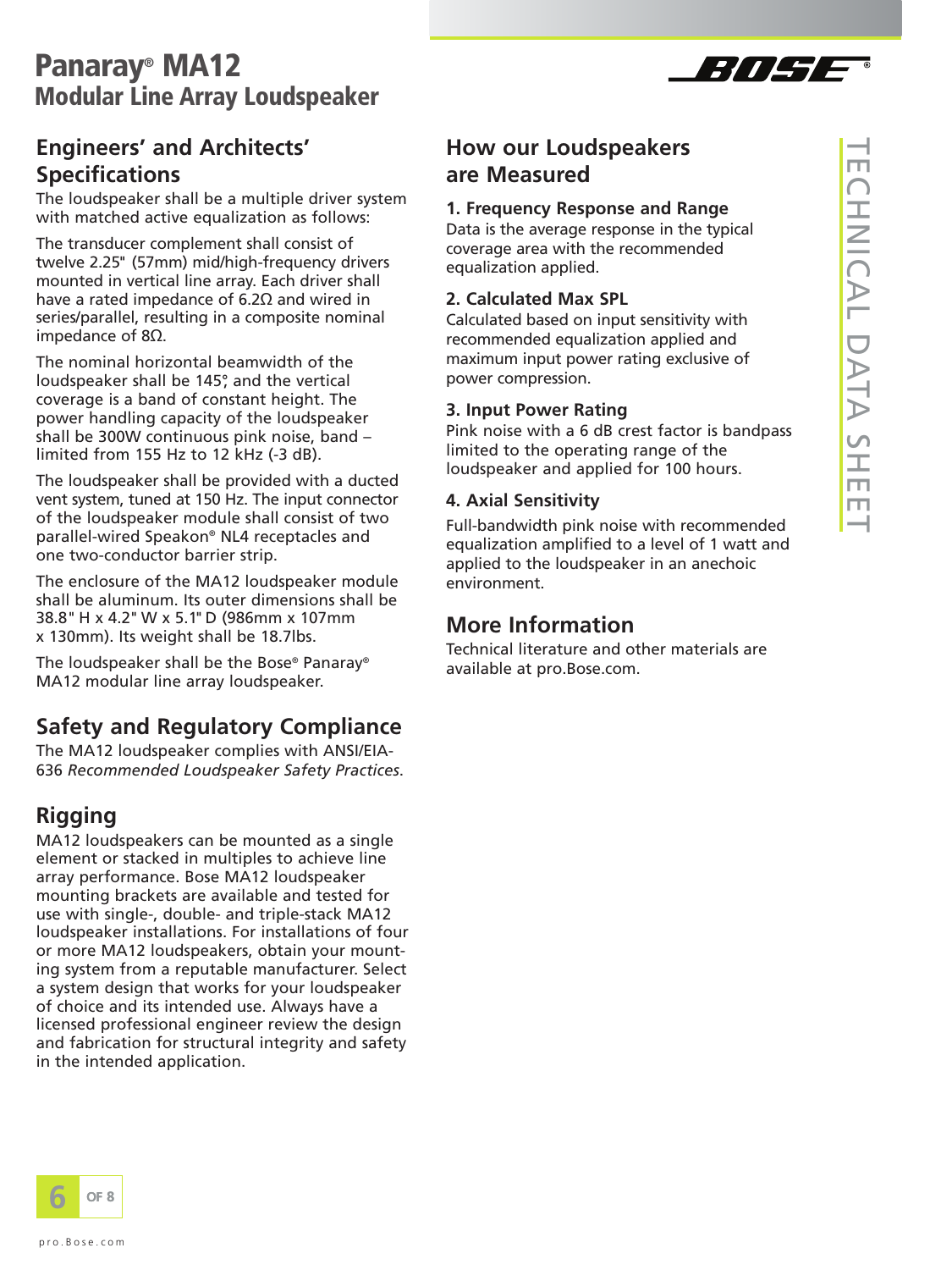

### **Product Codes**

| Loudspeaker                                                     |  |
|-----------------------------------------------------------------|--|
|                                                                 |  |
|                                                                 |  |
| <b>Accessories</b>                                              |  |
|                                                                 |  |
|                                                                 |  |
|                                                                 |  |
|                                                                 |  |
|                                                                 |  |
|                                                                 |  |
|                                                                 |  |
|                                                                 |  |
|                                                                 |  |
|                                                                 |  |
|                                                                 |  |
|                                                                 |  |
|                                                                 |  |
|                                                                 |  |
|                                                                 |  |
| WMB2-MA12/MA12EX Pitch Lock Upper Bracket White  PC 318337-0200 |  |
|                                                                 |  |
| <b>Replacement Parts</b>                                        |  |
|                                                                 |  |
|                                                                 |  |
|                                                                 |  |
|                                                                 |  |
|                                                                 |  |
|                                                                 |  |
|                                                                 |  |
|                                                                 |  |

Endcap White . . . . . . . . . . . . . . . . . . . . . . . . . . . . . . . . . . . . . . . . . . . . . . . . . . . . . . . . . PC 259132-002